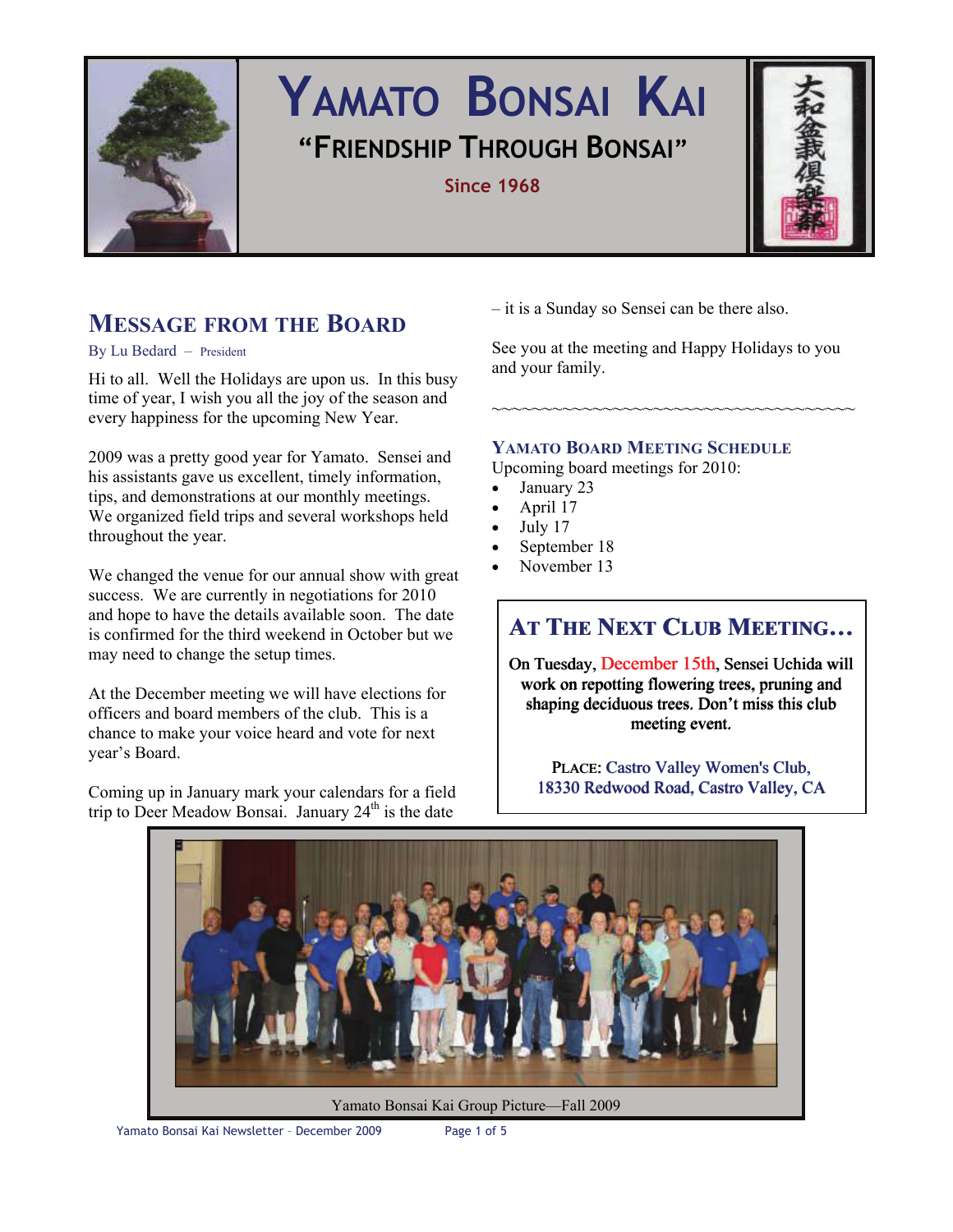#### **CLUB DEMONSTRATION SCHEDULE**

2010 schedule to be announced…



## **SENSEI UCHIDA'S NOTES**

By Johnny Uchida – Club Sensei

How are you? This time of year there are lots of things to do. We have to pay the property tax, Christmas is coming, with the cold and rainy season you are worried about the roofing. Then you have shopping to do, so many things to do before New Years.

Good thing there is not much to do for bonsai… or maybe there is? Watering has to be continuous, not too dry and not too wet. Sometimes on very cold mornings trees the soil is frozen from watering the day before. Don't worry about that because under the ice the soil is warmer than on top. The roots are protected, so let the ice get melted by the sun.

But you know on very cold nights something like plastic or cloth cover can help protect the trees. If you get a lot of frost in the morning on the foliage wash it off before the sun comes up to stop the sun from burning the frost-covered foliage. For bonsai maybe there is not too much to do in winter time but be careful. I will see you at the meeting.

There are some familiar faces in the latest issue of Bonsai Focus. An article by Yamato Bonsai Kai member Mike Pistello was published alongside pictures of Sensei Uchida's Sierra Juniper. This is the tree that was featured in the tokonoma at 2008's fall show which was styled by Mike prior to showing. The article is published in the current issue, (which is actually issue #124, not #101 like the image above shows), and also features a picture of Mike and Sensei at Grove Way Bonsai Nursery.

Copies of this issue of Bonsai Focus are currently available at Grove Way Bonsai Nursery.



Image courtesy of Mike Pistello

~~~~~~~~~~~~~~~~~~~~~~~~~~~~~~~~~~~~

#### Holiday Party Pictures

By Noah Hanna



### **THIS JUST IN**



Image from BonsaiFocus.com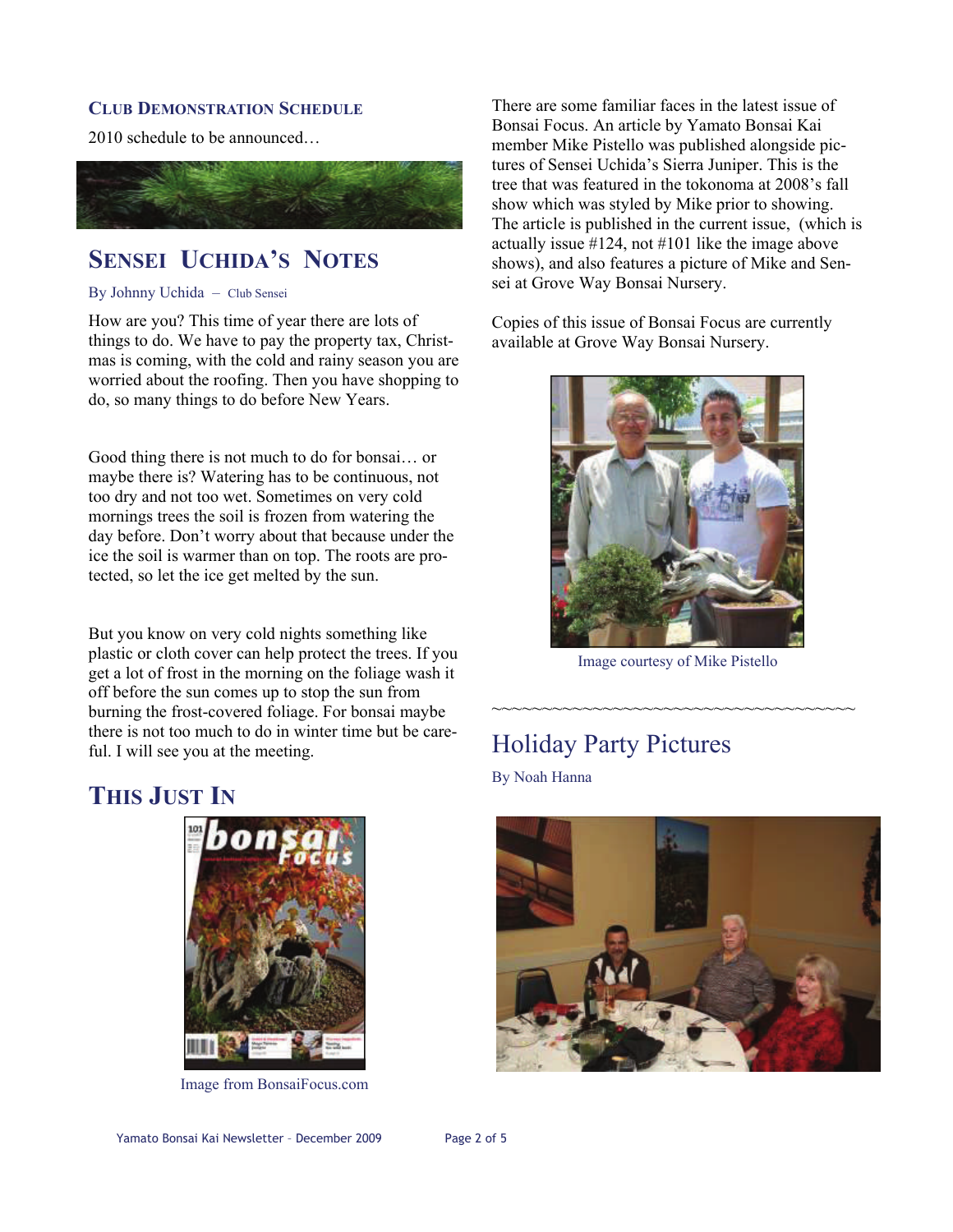



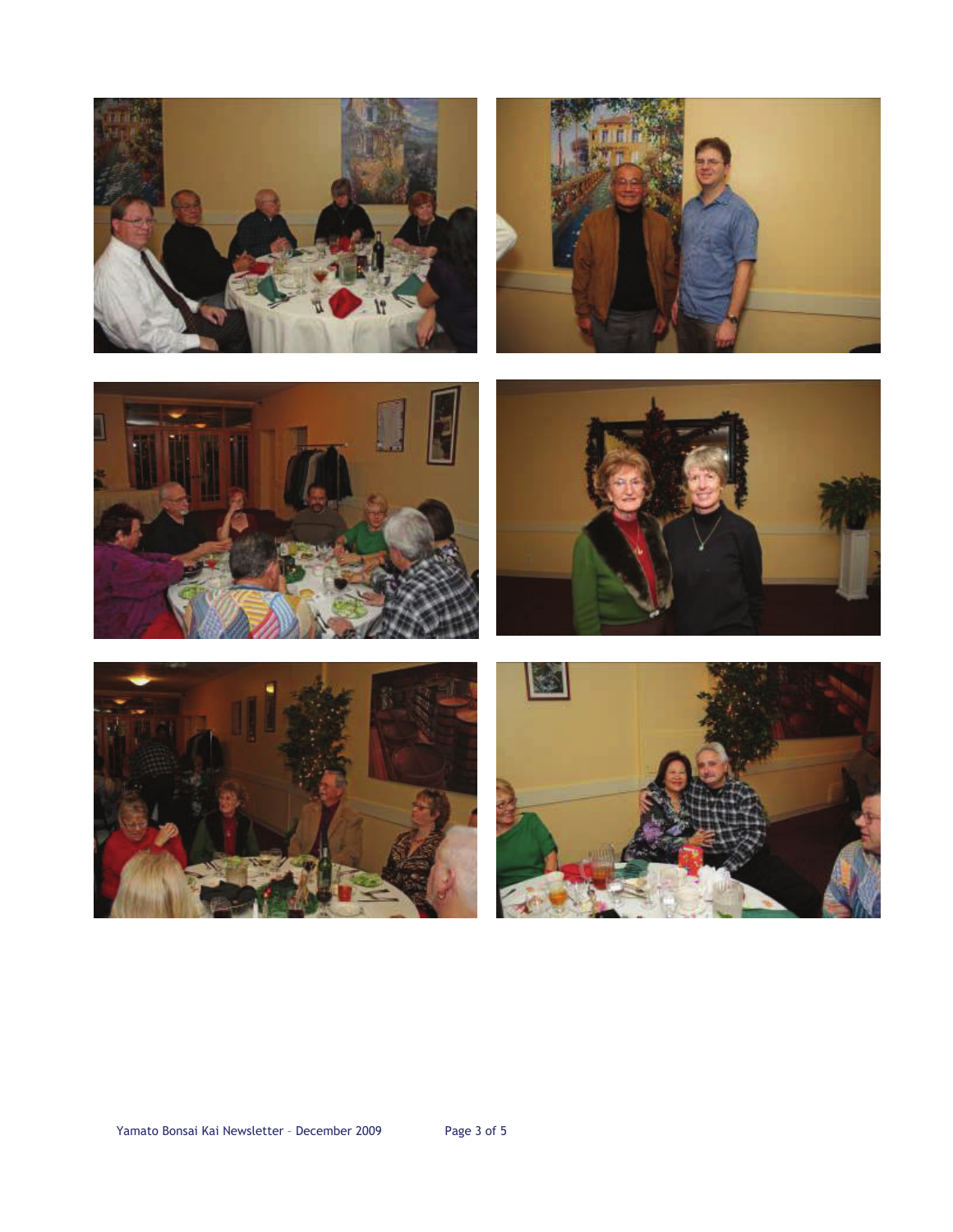

### Bonsai Basic

#### By Noah Hanna

December's care tips will be pretty much the same as last month. You will still need to continuously check on your trees to make sure they are not drying out during dry spells (and periods of light showers), and on the other hand, when it rains for long periods of time make sure you are taking necessary steps to protect against root rot. For more information see November's Bonsai Basic.

~~~~~~~~~~~~~~~~~~~~~~~~~~~~~~~~~~~~

Where I live in Oakland we have had some really windy days recently, this can be a problem because it can dry out your soil surprisingly quickly and also damage the tree by knocking it over or knocking something else onto it so be careful. I don't get much frost where I am but I have moved my citrus trees under cover in the patio out of the cold wind just in case.

If you get a break in the holiday activities, now is a good time to think about picking out pots for spring repotting as well as mixing soil, sharpening tools, and other maintenance tasks.



### GSBF Calendar of Events

(For a more complete list, please refer to Golden Statements calendar of events or visit the web site at [www.gsbf-bonsai.org](http://www.gsbf-bonsai.org)).

Some nearby scheduled events are:

#### **January 16-17 Pleasanton, California**

**Bay Island Bonsai:** Annual Bonsai Exhibit. New location, bigger facility. Hall of Commerce, Alameda County Fairgrounds, 4501 Pleasanton Avenue, Pleasanton, 94566. Admission \$ 5.00. Free Parking. Same great auction on Saturday, with preview at noon and auction at 1 PM. Guided tours of the exhibit both Saturday and Sunday. Bonsai sale and vendors both days. Hours: 10AM - 4PM Saturday and Sunday. For more information: (510) 865- 1008 or

[www.bayislandbonsai.com](http://www.bayislandbonsai.com)

#### **February 27-28, 2010 Oakland, California**

**GSBF Bonsai Garden at Lake Merritt:** Mammoth Fundraiser, 2010 at the Lakeside Garden Center, 666 Bellevue Avenue. Saturday (Feb 27): Auction of fabulous bonsai 1PM-4PM with preview at 12 Noon. Sunday (Feb 28): Mammoth Fundraiser and Bazaar, 9AM-4PM. Demonstration at 1:30PM by Collection Curator, Kathy Shaner. Silent auction, vendors, benefit drawings, raffles and a large consignment sale of bonsai and bonsai related items. For general information: <http://www.gsbf-bonsai.org/lake-merritt/> or Linda Soliven, 925-776-2342.

### **YAMATO CLASSIFIEDS**

#### **Pre-Bonsai and Bonsai - For Sale**

Tony Hayworth has many bonsai and pre-bonsai material for sale including some large landscape sized bonsai styled trees. These would make great focal points for any landscape or yard re-do projects that you may be planning. I am overstocked and want to move this material to a good home. Is that you?

I have a few pots for cheap also.

Contact Tony Hayworth early for best selection.

Phone: 510-471-9238 (home) 510-289-5731 (mobile) or bonsaicho@sbcglobal.net.